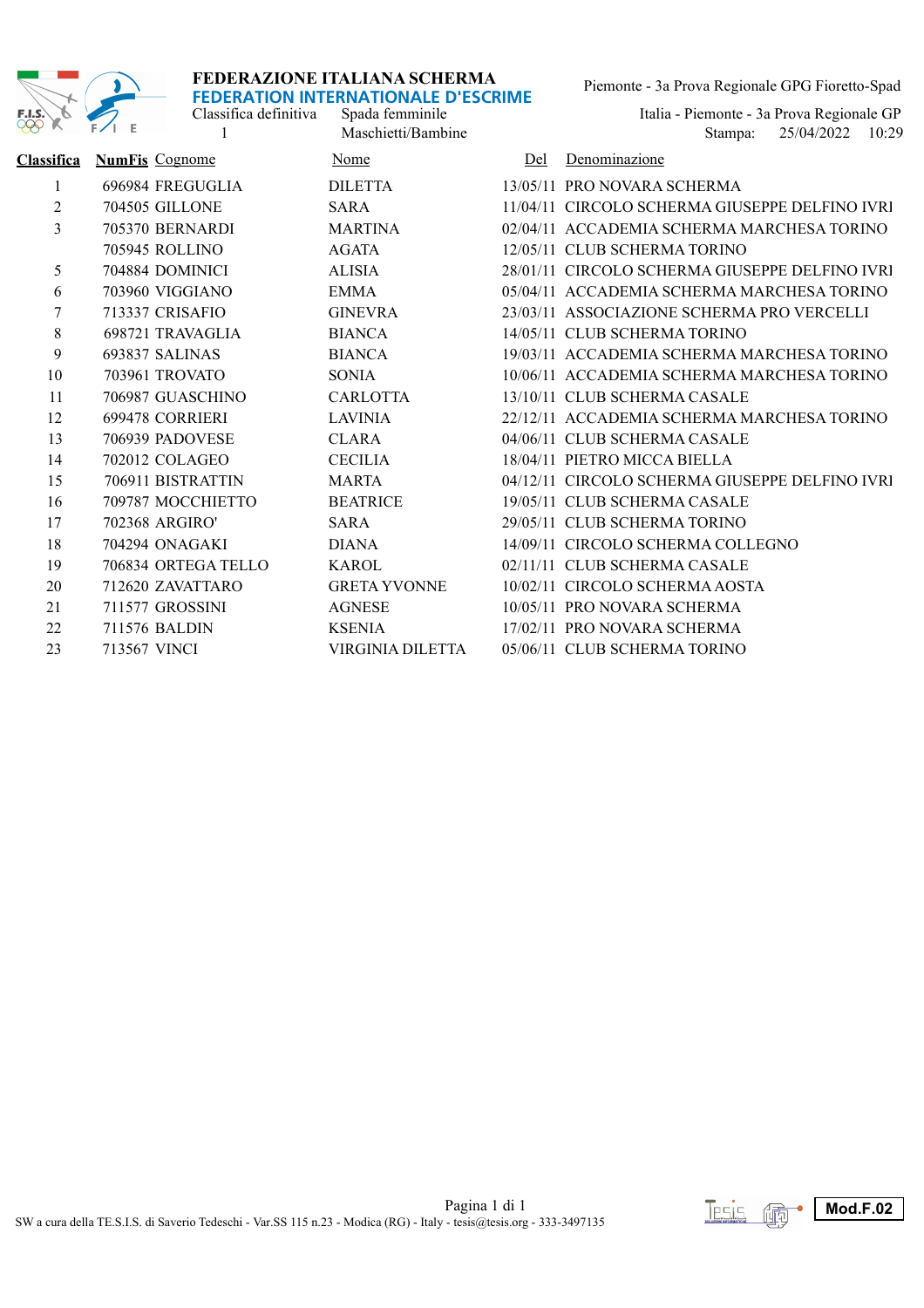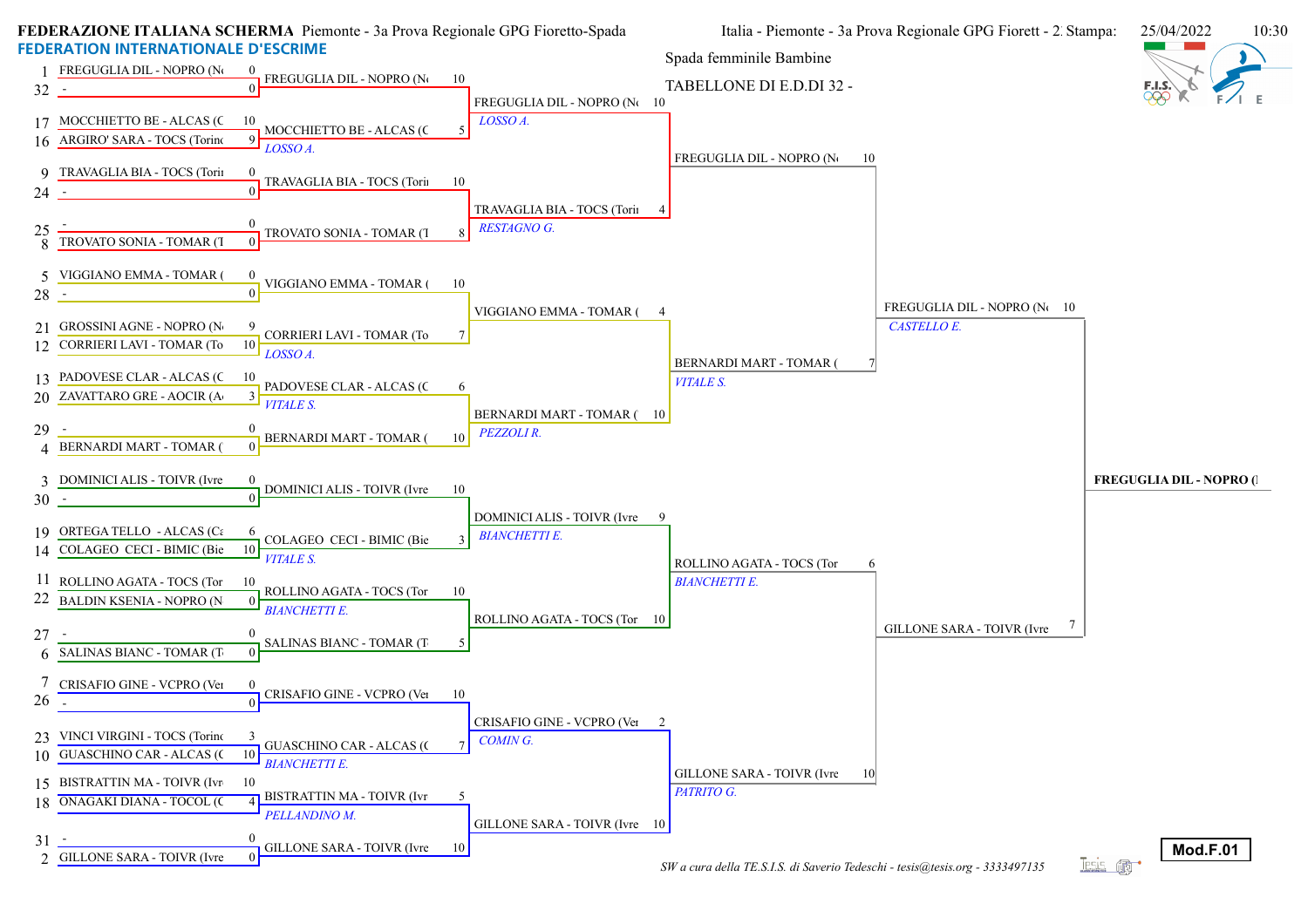

Classifica provvisoria ai gironi

Piemonte - 3a Prova Regionale GPG Fioretto-

Maschietti/Bambine 10:30 Stampa: 25/04/2022 10:30 Spada femminile Italia - Piemonte - 3a Prova Regionale (<br>Maschietti/Bambine Stampa: 25/04/2022 10:30

| <b>Classifica</b> |              | <b>N.Fis</b> Cognome  | Nome                  | Sigla Soc.   | Girone |                | V/A  |                |        |    | 23<br>Diff. Stocc. Ricev Passano: |
|-------------------|--------------|-----------------------|-----------------------|--------------|--------|----------------|------|----------------|--------|----|-----------------------------------|
| 1                 |              | 696984 FREGUGLIA      | <b>DILETTA</b>        | <b>NOPRO</b> | 1      |                | 1.00 | 19             | 25     | 6  | Oualificata                       |
| 2                 |              | <b>704505 GILLONE</b> | <b>SARA</b>           | <b>TOIVR</b> | 2      | 4              | 1.00 | 16             | 24     | 8  | Oualificata                       |
| 3                 |              | 704884 DOMINICI       | <b>ALISIA</b>         | <b>TOIVR</b> | 3      | 3              | 1,00 | 13             | 25     | 12 | Oualificata                       |
| 4                 |              | 705370 BERNARDI       | <b>MARTINA</b>        | <b>TOMAR</b> | 4      | $\overline{2}$ | 1,00 | 11             | 20     | 9  | Oualificata                       |
| 5                 |              | 693837 SALINAS        | <b>BIANCA</b>         | <b>TOMAR</b> | 5      | 3              | 0.80 | 9              | 23     | 14 | Oualificata                       |
|                   |              | 703960 VIGGIANO       | <b>EMMA</b>           | <b>TOMAR</b> | 5      | $\mathbf{1}$   | 0,80 | 9              | 23     | 14 | Oualificata                       |
| 7                 |              | 713337 CRISAFIO       | <b>GINEVRA</b>        | <b>VCPRO</b> | 7      | $\overline{2}$ | 0.75 | 6              | 16     | 10 | Oualificata                       |
| 8                 |              | 703961 TROVATO        | <b>SONIA</b>          | <b>TOMAR</b> | 8      | 4              | 0,60 | 6              | 22     | 16 | Oualificata                       |
| 9                 |              | 698721 TRAVAGLIA      | <b>BIANCA</b>         | <b>TOCS</b>  | 9      | 4              | 0,60 | 6              | 20     | 14 | Oualificata                       |
| 10                |              | 706987 GUASCHINO      | <b>CARLOTTA</b>       | <b>ALCAS</b> | 10     | $\mathbf{1}$   | 0,60 | 3              | 19     | 16 | Oualificata                       |
| 11                |              | <b>705945 ROLLINO</b> | <b>AGATA</b>          | <b>TOCS</b>  | 11     | 3              | 0,60 | $\overline{2}$ | 19     | 17 | Oualificata                       |
| 12                |              | 699478 CORRIERI       | <b>LAVINIA</b>        | <b>TOMAR</b> | 12     | $\overline{4}$ | 0,60 | 1              | 17     | 16 | Qualificata                       |
| 13                |              | 706939 PADOVESE       | <b>CLARA</b>          | <b>ALCAS</b> | 13     | $\overline{2}$ | 0.50 | $\overline{0}$ | 15     | 15 | Oualificata                       |
| 14                |              | 702012 COLAGEO        | <b>CECILIA</b>        | <b>BIMIC</b> | 14     | 3              | 0,40 | $\theta$       | 20     | 20 | Oualificata                       |
| 15                |              | 706911 BISTRATTIN     | <b>MARTA</b>          | <b>TOIVR</b> | 15     |                | 0,40 | $-2$           | 15     | 17 | Oualificata                       |
| 16                |              | 702368 ARGIRO'        | <b>SARA</b>           | <b>TOCS</b>  | 16     | 2              | 0,25 | $-5$           | 11     | 16 | Oualificata                       |
| 17                |              | 709787 MOCCHIETTO     | <b>BEATRICE</b>       | <b>ALCAS</b> | 17     | 3              | 0,20 | $-4$           | 15     | 19 | Oualificata                       |
| 18                |              | 704294 ONAGAKI        | <b>DIANA</b>          | <b>TOCOL</b> | 18     | 1              | 0,20 | $-8$           | 11     | 19 | Oualificata                       |
| 19                |              | 706834 ORTEGA TELLO   | <b>KAROL</b>          | <b>ALCAS</b> | 19     | 4              | 0,20 | $-11$          | 13     | 24 | Oualificata                       |
| 20                |              | 712620 ZAVATTARO      | <b>GRETA YVONNE</b>   | <b>AOCIR</b> | 20     | $\overline{2}$ | 0.00 | $-12$          | 8      | 20 | Oualificata                       |
| 21                |              | 711577 GROSSINI       | <b>AGNESE</b>         | <b>NOPRO</b> | 21     | $\overline{4}$ | 0.00 | $-18$          | $\tau$ | 25 | Oualificata                       |
| 22                |              | 711576 BALDIN         | <b>KSENIA</b>         | <b>NOPRO</b> | 22     | 3              | 0.00 | $-20$          | 5      | 25 | Qualificata                       |
| 23                | 713567 VINCI |                       | VIRGINIA DILETTA TOCS |              | 23     |                | 0,00 | $-21$          | 4      | 25 | Oualificata                       |
|                   |              |                       |                       |              |        |                |      |                |        |    |                                   |

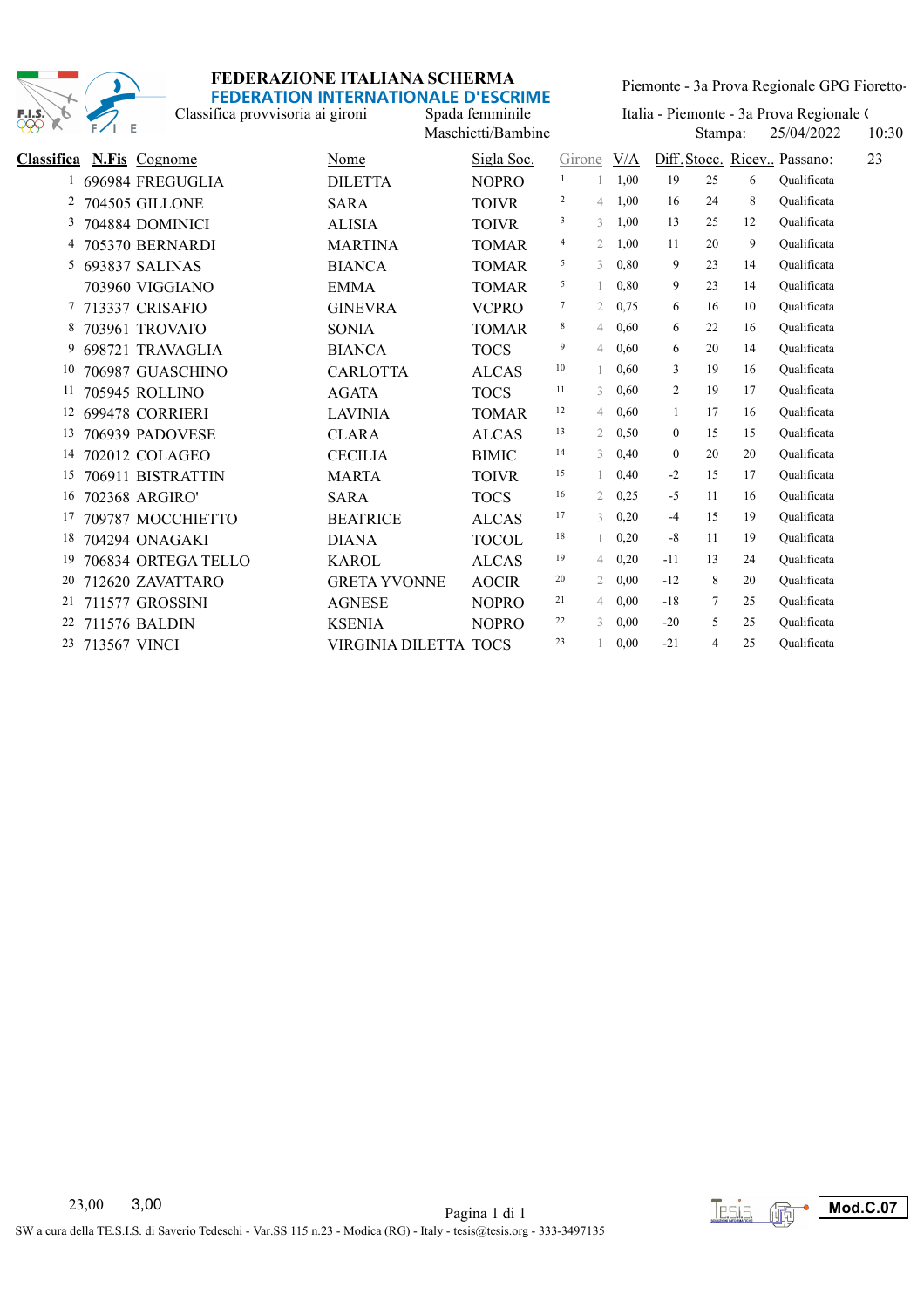

| $\frac{\partial}{\partial \varphi}$ $\chi$ | $F/I$ E             | Spada femminile           |                    |                           |                  |                               |                |                          |                  | Italia - Piemonte - Stampa: | 25/04/2022       |              | 10:30 |
|--------------------------------------------|---------------------|---------------------------|--------------------|---------------------------|------------------|-------------------------------|----------------|--------------------------|------------------|-----------------------------|------------------|--------------|-------|
| <b>Num.FIS</b>                             | Cognome             | <b>Nome</b>               | <b>Società</b>     |                           |                  | Sf.1 Sf.2 Sf.3 Sf.4 Sf.5 Sf.6 |                |                          |                  | Punt.                       |                  | Diff. Stocc. |       |
| Girone N.                                  | 1                   |                           |                    |                           |                  |                               |                |                          |                  |                             |                  |              |       |
|                                            | 1 706911 BISTRATTIN | <b>MARTA</b>              | <b>TOIVR</b>       |                           | $\overline{2}$   | $\overline{c}$                | $\mathbf V$    | v3                       | 3                | 0,400                       | $-2$             | 15           |       |
|                                            | 2 696984 FREGUGLIA  | <b>DILETTA</b>            | <b>NOPRO</b>       | V                         |                  | $\rm V$                       | V              | $\mathbf{V}$             | V                | 1,000                       | 19               | 25           |       |
|                                            | 3 706987 GUASCHINO  | <b>CARLOTTA</b>           | <b>ALCAS</b>       | $\mathbf V$               |                  |                               | $\mathbf{V}$   | V                        | 3                | 0,600                       | 3                | 19           |       |
| 4 713567 VINCI                             |                     | VIRGINIA DILE' TOCS       |                    | 1                         | $\boldsymbol{0}$ | $\overline{2}$                |                | 1                        | $\boldsymbol{0}$ | 0,000                       | $-21$            | 4            |       |
|                                            | 5 704294 ONAGAKI    | <b>DIANA</b>              | <b>TOCOL</b>       | 1                         | $\mathbf{0}$     | 2                             | V              |                          | 3                | 0,200                       | $-8$             | 11           |       |
|                                            | 6 703960 VIGGIANO   | <b>EMMA</b>               | TOMAR <sup>1</sup> | $\mathbf{V}$              | 3                | $\mathbf{V}$                  | V              | V                        |                  | 0,800                       | 9                | 23           |       |
| $Girone N$ .                               | $\overline{a}$      |                           |                    |                           |                  |                               |                |                          |                  |                             |                  |              |       |
|                                            | 1 705370 BERNARDI   | <b>MARTINA</b>            | <b>TOMAR</b>       |                           | V                | V                             | V              | V                        |                  | 1,000                       | 11               | 20           |       |
|                                            | 2 706939 PADOVESE   | <b>CLARA</b>              | <b>ALCAS</b>       | $\overline{4}$            |                  | V                             | 1              | V                        |                  | 0,500                       | $\mathbf{0}$     | 15           |       |
|                                            | 3 702368 ARGIRO'    | <b>SARA</b>               | <b>TOCS</b>        | 1                         | $\overline{4}$   |                               | 1              | $\mathbf V$              |                  | 0,250                       | $-5$             | 11           |       |
|                                            | 4 713337 CRISAFIO   | <b>GINEVRA</b>            | <b>VCPRO</b>       | $\overline{4}$            | v4               | v3                            |                | V                        |                  | 0,750                       | 6                | 16           |       |
|                                            | 5 712620 ZAVATTARO  | <b>GRETA YVONNI AOCIR</b> |                    | $\theta$                  | 2                | 3                             | 3              |                          |                  | 0,000                       | $-12$            | 8            |       |
| Girone N.                                  | $\mathfrak{z}$      |                           |                    |                           |                  |                               |                |                          |                  |                             |                  |              |       |
|                                            | 1 711576 BALDIN     | <b>KSENIA</b>             | <b>NOPRO</b>       |                           | $\mathbf{2}$     | 0                             | $\overline{2}$ | 1                        | $\boldsymbol{0}$ | 0,000                       | $-20$            | 5            |       |
|                                            | 2 702012 COLAGEO    | <b>CECILIA</b>            | <b>BIMIC</b>       | $\ensuremath{\mathbf{V}}$ |                  | $\mathbf{V}$                  | $\overline{3}$ | 3                        | 4                | 0,400                       | $\boldsymbol{0}$ | 20           |       |
|                                            | 3 709787 MOCCHIETTO | <b>BEATRICE</b>           | <b>ALCAS</b>       | $\ensuremath{\text{V}}$   | 3                |                               | $\mathbf{1}$   | 3                        | 3                | 0,200                       | $-4$             | 15           |       |
|                                            | 4 693837 SALINAS    | <b>BIANCA</b>             | <b>TOMAR</b>       | V                         | V                | V                             |                | V                        | 3                | 0,800                       | 9                | 23           |       |
|                                            | 5 705945 ROLLINO    | <b>AGATA</b>              | <b>TOCS</b>        | V                         | V                | v4                            | $\overline{3}$ |                          | $\overline{2}$   | 0,600                       | 2                | 19           |       |
|                                            | 6 704884 DOMINICI   | <b>ALISIA</b>             | <b>TOIVR</b>       | V                         | V                | V                             | V              | V                        |                  | 1,000                       | 13               | 25           |       |
| $Girone N$ .                               | $\boldsymbol{4}$    |                           |                    |                           |                  |                               |                |                          |                  |                             |                  |              |       |
|                                            | 1 699478 CORRIERI   | <b>LAVINIA</b>            | <b>TOMAR</b>       |                           | V                |                               |                | V                        | V                | 0,600                       |                  | 17           |       |
|                                            | 2 703961 TROVATO    | SONIA                     | TOMAR <sup>4</sup> |                           |                  | 3                             | V              | $\mathbf{V}$             | V                | 0,600                       | 6                | 22           |       |
|                                            | 3 704505 GILLONE    | <b>SARA</b>               | <b>TOIVR</b>       | V                         | v4               |                               | $\mathbf V$    | V                        | V                | 1,000                       | 16               | 24           |       |
|                                            | 4 698721 TRAVAGLIA  | <b>BIANCA</b>             | <b>TOCS</b>        | V                         | 3                | $\overline{c}$                |                | V                        | V                | 0,600                       | 6                | 20           |       |
|                                            | 706834 ORTEGA TELLO | <b>KAROL</b>              | <b>ALCAS</b>       | 1                         | 3                | 2                             | $\overline{2}$ |                          | V                | 0,200                       | $-11$            | 13           |       |
|                                            | 6 711577 GROSSINI   | <b>AGNESE</b>             | <b>NOPRO</b>       | -1                        | 1                | $\boldsymbol{0}$              |                | $\overline{\mathcal{A}}$ |                  | 0,000                       | $-18$            | $\tau$       |       |

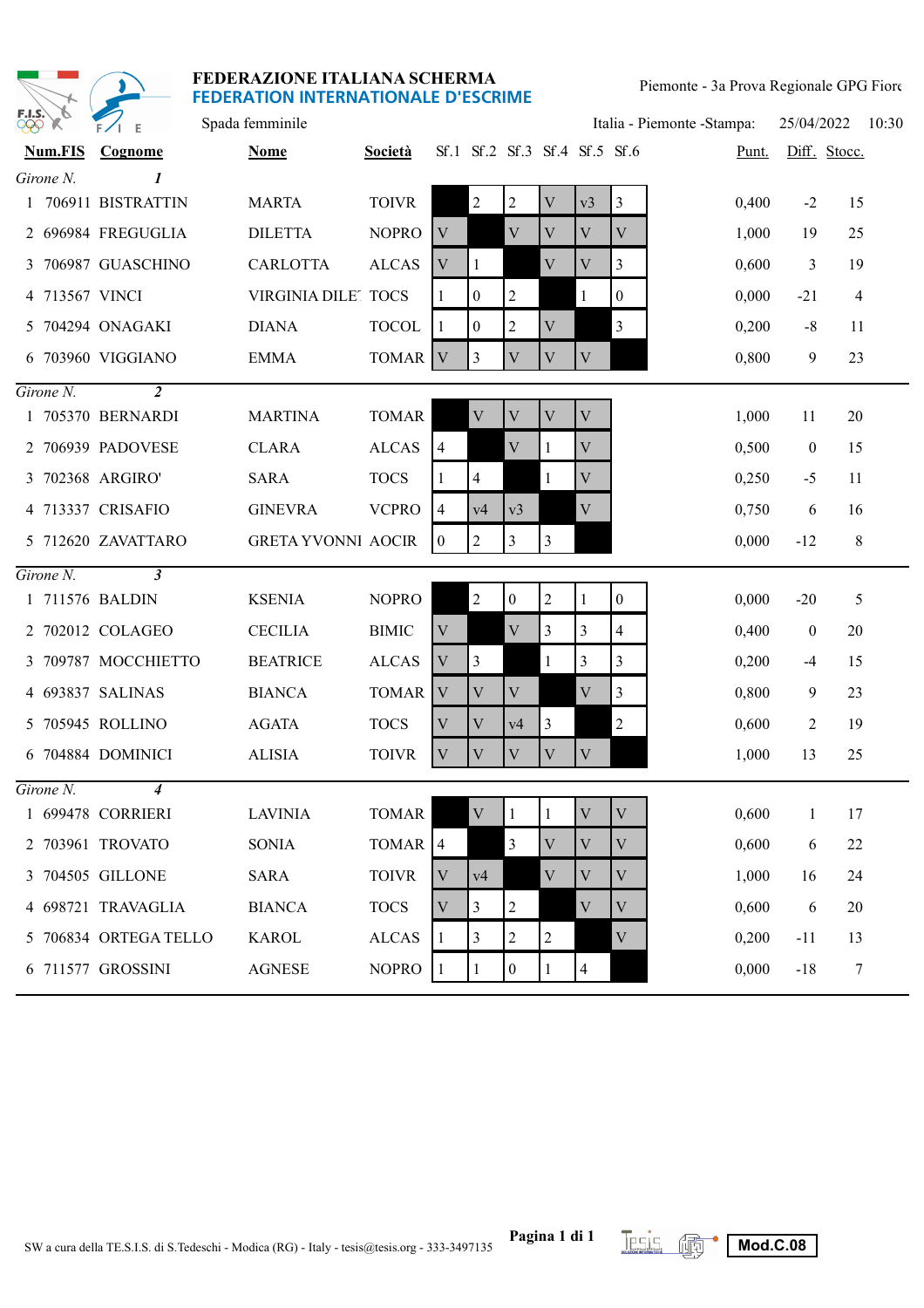

Piemonte - 3a Prova Regionale GPG Fioretto-

| F.I.S.           |                         | Classifica iniziale per ranking | <u>DENATION INTENNATIONALE D'ESCRIVIE</u> | Spada femminile Bambine |          | Italia - Piemonte - 3a Prova Regionale GPG l |
|------------------|-------------------------|---------------------------------|-------------------------------------------|-------------------------|----------|----------------------------------------------|
| $\gg$            | Е<br>FZI                |                                 |                                           | Maschietti/Bambine      |          | Stampa: 25/04/2022 10:30                     |
| <b>Presenza</b>  |                         | Classifica Cognome              | <b>Nome</b>                               | <b>Società</b>          | Nasc.    | N.Fis                                        |
| 1 S <sub>I</sub> | $\overline{\mathbf{4}}$ | <b>FREGUGLIA</b>                | <b>DILETTA</b>                            | <b>NOPRO</b>            | 13/05/11 | 696984                                       |
| 2 S I            | 8                       | <b>PADOVESE</b>                 | <b>CLARA</b>                              | <b>ALCAS</b>            | 04/06/11 | 706939                                       |
| 3 S1             | 9                       | <b>DOMINICI</b>                 | <b>ALISIA</b>                             | <b>TOIVR</b>            | 28/01/11 | 704884                                       |
| 4 SI             | 21                      | <b>GILLONE</b>                  | <b>SARA</b>                               | <b>TOIVR</b>            | 11/04/11 | 704505                                       |
| 5 S1             | 28                      | <b>TRAVAGLIA</b>                | <b>BIANCA</b>                             | <b>TOCS</b>             | 14/05/11 | 698721                                       |
| 6S1              | 34                      | <b>SALINAS</b>                  | <b>BIANCA</b>                             | <b>TOMAR</b>            | 19/03/11 | 693837                                       |
| 7S               | 35                      | <b>BERNARDI</b>                 | <b>MARTINA</b>                            | <b>TOMAR</b>            | 02/04/11 | 705370                                       |
| 8 SI             | 50                      | <b>BISTRATTIN</b>               | <b>MARTA</b>                              | <b>TOIVR</b>            | 04/12/11 | 706911                                       |
| 9 SI             | 51                      | <b>GUASCHINO</b>                | <b>CARLOTTA</b>                           | <b>ALCAS</b>            | 13/10/11 | 706987                                       |
| 10S              | 52                      | <b>CORRIERI</b>                 | <b>LAVINIA</b>                            | <b>TOMAR</b>            | 22/12/11 | 699478                                       |
| 11S              | 56                      | <b>CRISAFIO</b>                 | <b>GINEVRA</b>                            | <b>VCPRO</b>            | 23/03/11 | 713337                                       |
| 12 SI            | 59                      | <b>VIGGIANO</b>                 | <b>EMMA</b>                               | <b>TOMAR</b>            | 05/04/11 | 703960                                       |
| 13 SI            | 60                      | <b>ROLLINO</b>                  | <b>AGATA</b>                              | <b>TOCS</b>             | 12/05/11 | 705945                                       |
| 14S              | 63                      | <b>TROVATO</b>                  | <b>SONIA</b>                              | <b>TOMAR</b>            | 10/06/11 | 703961                                       |
| 15S              | 72                      | <b>COLAGEO</b>                  | <b>CECILIA</b>                            | <b>BIMIC</b>            | 18/04/11 | 702012                                       |
| 16S              | 84                      | <b>MOCCHIETTO</b>               | <b>BEATRICE</b>                           | <b>ALCAS</b>            | 19/05/11 | 709787                                       |
| 17S              | 115                     | ARGIRO'                         | <b>SARA</b>                               | <b>TOCS</b>             | 29/05/11 | 702368                                       |
| 18S              | 117                     | ORTEGA TELLO                    | <b>KAROL</b>                              | <b>ALCAS</b>            | 02/11/11 | 706834                                       |
| 19S              | 151                     | <b>ONAGAKI</b>                  | <b>DIANA</b>                              | <b>TOCOL</b>            | 14/09/11 | 704294                                       |
| 20S              | 160                     | ZAVATTARO                       | <b>GRETA YVONNE</b>                       | <b>AOCIR</b>            | 10/02/11 | 712620                                       |
| $21$ SI          | 180                     | <b>GROSSINI</b>                 | <b>AGNESE</b>                             | <b>NOPRO</b>            | 10/05/11 | 711577                                       |
| $22$ SI          | 186                     | <b>BALDIN</b>                   | <b>KSENIA</b>                             | <b>NOPRO</b>            | 17/02/11 | 711576                                       |
| 23 SI            | 187                     | <b>VINCI</b>                    | <b>VIRGINIA DILETT/</b>                   | <b>TOCS</b>             | 05/06/11 | 713567                                       |